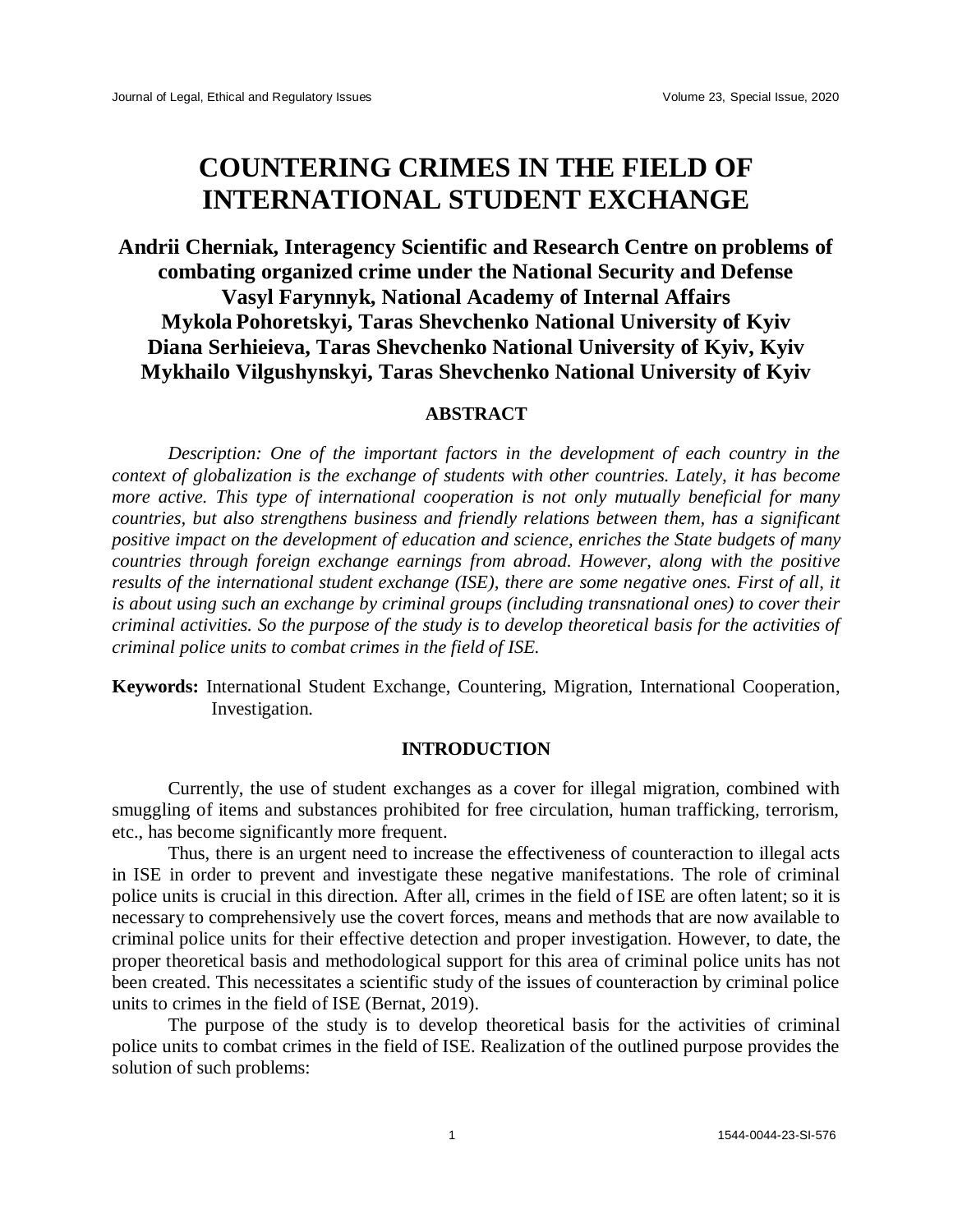- 1. Identify the types of crimes in the field of ISE and formulate the basics of their operational and investigative (criminal intelligence) characteristics;
- 2. To reveal the content of the activities of criminal police units to combat crimes in the field of ISE;
- 3. Formulate proposals for improving legal regulation of the organization and tactics of specific investigative actions and other measures to combat crimes in the field of international student exchange.

#### **MATERIALS AND METHODS**

The research methods are chosen taking into account the goals and objectives outlined above, the specifics of the object and subject of research. They are based on general dialectical method of scientific knowledge of real phenomena, as well as their connections with the practical activities of law enforcement agencies and the court.

Special methods used in the study are: the method of systematic analysis (used to study legal norms governing the activities of criminal police units, as well as scientific sources and materials of practice); historical and legal method was applied during the study of the genesis and current state of scientific development of the problems of counteracting crimes in the field of ISE by criminal police units; system and structural was helpful in determining the content of the studied categories and legal phenomena, the formation of conceptual and categorical apparatus, systematization of scientific knowledge on the chosen direction of research; comparative and legal method helped to conduct comprehensive analysis of international law and law of individual countries that serve as the legal basis for the activities of criminal police units and combating crimes in the field of ISE; on the basis of logical and legal (or dogmatic) method the conceptual apparatus and scientific provisions were developed, proposals on amendments to legislative and departmental regulations were formulated; statistical method was useful when substantiation theoretical provisions of work with statistical information, generalizing the results of the study, etc.; sociological method was applied when interviewing criminal police officers.

The empirical basis for the study is the data of official statistics, generalization of 247 criminal proceedings (2013-2017), 1134 archival operational and investigative cases and 315 counterintelligence cases (2011-2017), 97 nomenclature cases *"Documents on the organization and conduct of covert investigative (search) activities"* (2012-2017), a survey of 1,000 employees of criminal police units.

Our analysis showed that no special research on combating crimes in the field of international student exchange was conducted in the post-Soviet countries, the United States and the European Union (Carlo et al., 2018). This is rather surprising, given that these countries receive a large number of foreign students each year, and their media systematically report on the commission of various crimes by student migrants (street robberies, robberies, hooliganism, bodily harm, rape, terrorist acts). At the same time, the results of some sociological and criminological studies show that there is no direct link between the increase in migration to the United States and the European Union and the growth of crime. The authors of these studies claim that the risk of committing crimes by temporary or permanent migrants is much lower compared to the risk of committing criminal offenses by local population of these States.

Despite the lack of research that would clearly coincide with this work, there are many foreign sources on general issues of crime prevention, detection and investigation of criminal offenses. First of all, these are the results of the latest scientific research on combating the crimes most often committed by student migrants. In particular, we are talking about street crime and terrorism. The scientific achievements of scientists from North America and Western Europe in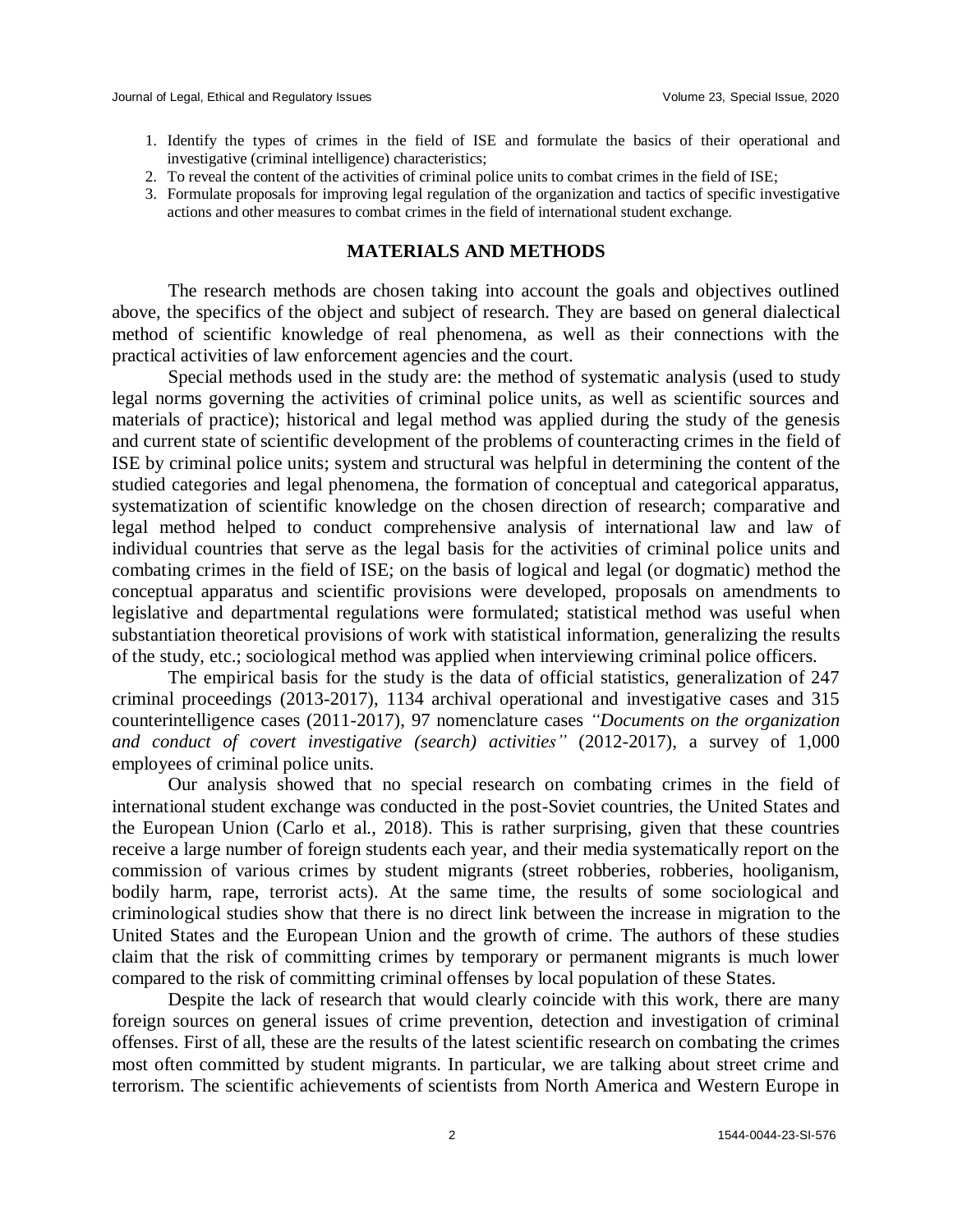the field of studying the activities of transnational drug distribution networks and means of its neutralization are significant. As practice shows, international student exchange is now actively used by transnational criminal groups to create drug distribution networks.

The works of scientists and practitioners on the organization and implementation of criminal intelligence are of considerable interest for the study of the issues of counteraction by criminal police units to crimes in the field of international student exchange. The effectiveness of criminal police units in combating crimes in the field of international student exchange is influenced not only by the methods, organization and tactics of criminal intelligence, detection and investigation of criminal offenses, but also by the organization of law enforcement agencies. Therefore, the scientific basis of this study includes works that summarize the relevant experience of other countries on the structure and functions of the police.

### **RESULTS AND DISCUSSION**

As a result of research, it was determined that the category of "*crimes in the field of ISE*" is purely criminological (such a category of crimes does not exist in the legislation of any country in the world), and its separation is due to the needs of practice. The following crimes are proposed to include in this category: crimes for concealment (cover-up) of which the students from other States are used (92.3%); intentional crimes committed by foreign students or entrants as part of criminal groups formed on ethnic, religious or other grounds (79.5%); crimes, the objective element of which is the receipt of illegal benefits by officials (providing them with such benefits), whose competence includes resolving issues related to entry (departure), deportation of foreign students (entrants) (89.4%).

It was stated that the main type of crimes in the field of ISE is illegal migration in the form of illegal trafficking in persons across the State border (87.4%). These crimes are mostly combined with others, which can be divided into two categories: necessary for the unimpeded commission of illegal migration (obtaining illegal benefits by an official, forgery of documents, seals, stamps, use of forged documents, etc.), as well as those for which illegal migration is carried out (85.3%) (Ewing et al., 2015). The latter can be differentiated into those committed for material gain (selfish) and those that do not cause material benefits for the subjects of their commission (except for the receipt of monetary remuneration by the organizers and direct executors from customers) (79.9%).

Selfish crimes for which persons are smuggled across the state border are: crimes in the sphere of economic activity (including smuggling, import (export) and sale of counterfeit money, legalization of proceeds from crime, etc.) 80.0%; drug crimes (smuggling of narcotic drugs, psychotropic substances and precursors, use of funds obtained from the illicit trafficking of these drugs, their illegal production and sale, etc.) 93.2%; human trafficking 91.3%; fraud 88.4%, etc.

Among other (unselfish) crimes for the purpose of further commission of which illegal migration is carried out, it is necessary to highlight: espionage (58.2%), sabotage (67.8%), the organization of group infringements of a public order and mass riots (64.2%), as well as criminal offenses related to terrorism (69.0%). The latter are differentiated into a terrorist act, involvement in the commission of a terrorist act, the creation of a terrorist group or terrorist organization.

It is substantiated that operational and investigative characteristic of crimes is a set of their features (criminal and legal, criminological, search), the complex analysis of which allows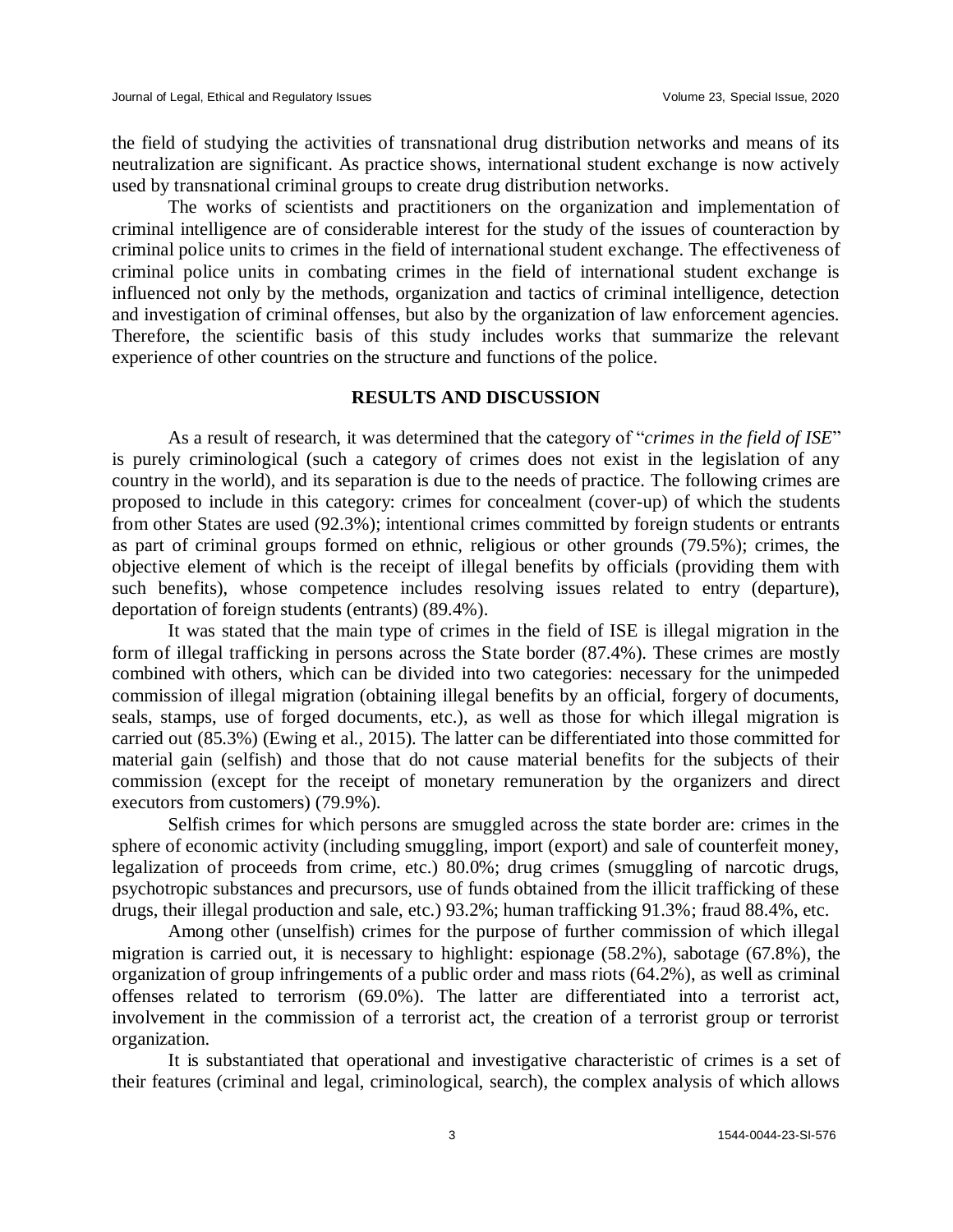to develop an effective system of measures to be taken by criminal police units using available forces and means to prevent, detect and investigate certain types of crimes under specific conditions (Bernasco & Block, 2011). The structure of operational and investigative characteristics should be the same for any act provided by the Criminal Code of any country, but its content should be different, depending on the nature of such an act and its features.

The measures of operational units to prevent crimes in the field of ISE are:

- 1. Periodic physical presence of criminal police officers at events (such as official meetings of foreign students; mass events with their participation; meetings of the leadership of universities where they study; events with the participation of organizers of training abroad, etc.) and their visits to intersections places of compact residence of foreign students, legal and actual addresses of enterprises organizing studies abroad), where there are potential subjects of crimes in the field of ISE  $(81.1\%)$ ;
- 2. Informing officials of relevant state bodies, higher education institutions about the possible consequences of abuse of power or official position in relation to foreign students and entrants (82.3%);
- 3. Informing foreign students and entrants about the consequences of their violation of the legislation of the host country  $(84.5\%)$ ;
- 4. Informing the public about schemes for the use of ISE for fraud, human trafficking, transportation and distribution of drugs (77.6%);
- 5. Bringing to all these categories information about court convictions in criminal proceedings for crimes committed in the field of ISE (87.7%).

Measures of criminal police units to detect crimes in the field of ISE recognized measures of operational search, all actions to collect information that do not require a court order (80.1% of the criminal police officers we interviewed agreed).

Finally, the detection of crimes in the field of ISE by criminal police units may be accidental-in the process of criminal intelligence or investigative actions aimed at detecting or investigating other categories of criminal offenses (the level of support for the allegation-79.2%).

It is substantiated that cessation of a crime by criminal police units is to create conditions under which the crime cannot be completed, including the detention of the perpetrator (Groff  $\&$ Lockwood, 2014). The cessation of crimes in the field of ISE by criminal police units can be planned (83.4%) and emergency (16.6%), procedural (72.5%) and extra-procedural (27.5%).

In order to detect and investigate crimes in the field of ISE, it is advisable to use criminal analysis (in this case, criminal analysis is an analytical activity of criminal police officers, which is carried out mentally and using software and computer tools and is to organize and investigate available information, its interpretation, establishing links between data obtained in the process of detecting and investigating crimes and are important for making tactical, organizational, procedural and strategic decisions in the fight against a particular type of crime).

In addition to the above information it is necessary to consider also data concerning: dynamics and structure of migration processes; quantitative and qualitative indicators of ISE; geography of places of study and residence of foreign students; their sex, age, national composition; structure and history of universities where foreign students study; areas of specialization of education; system, structure, geographical location and history of enterprises that organize student education in other countries and many other data (Haberman & Ratcliffe, 2015).

An integral part of combating crimes in the field of ISE is the survey of persons with their consent (police survey), due to its accessibility, simplicity and efficiency. It is substantiated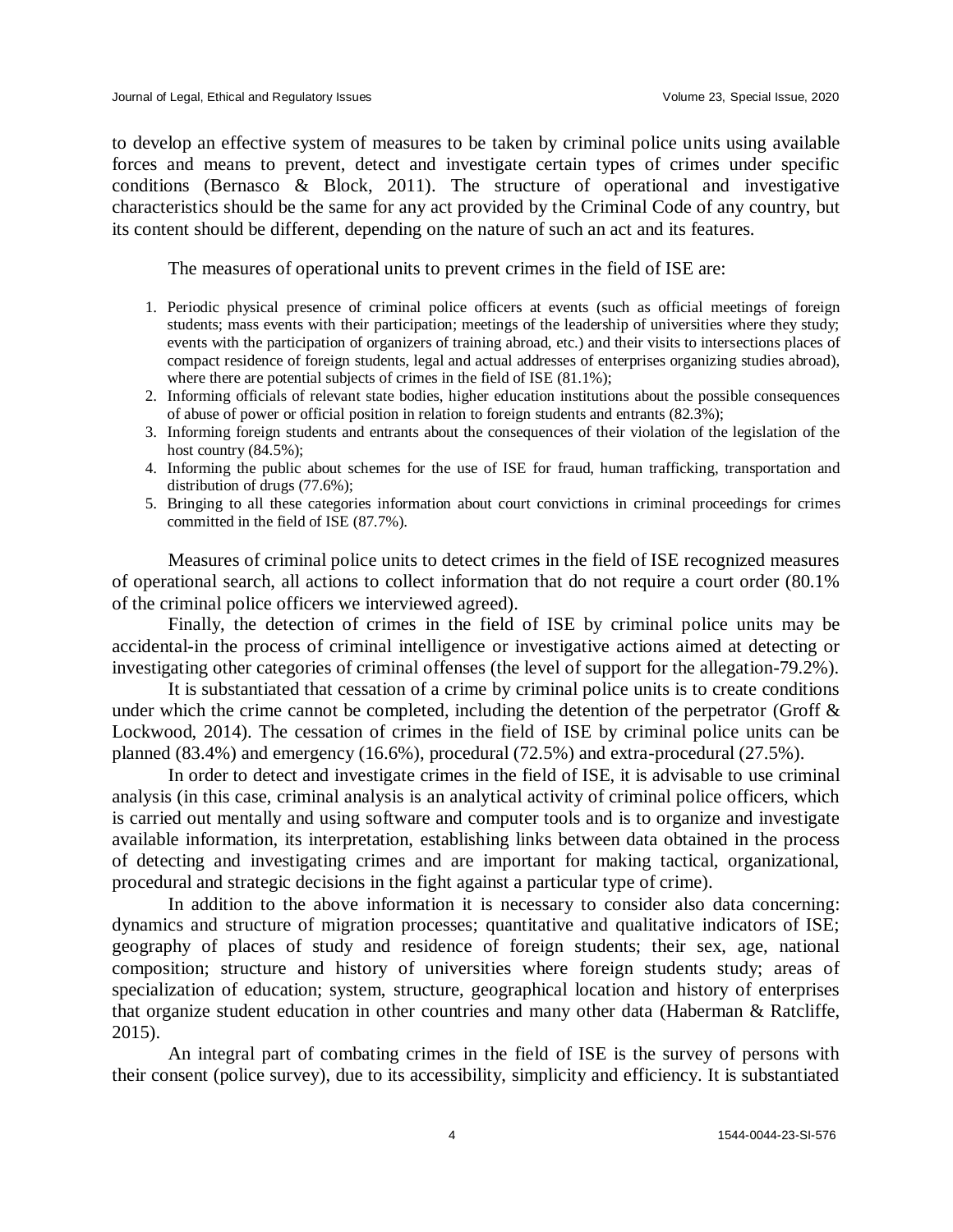that the object of the police interrogation, which is conducted within counteraction to crimes in the field of ISE, should be considered the person about whom (or about what) the subjects of police operations receive information.

It is expedient to differentiate persons as objects of police interrogation of the specified category depending on:

- 1. Citizenship (citizens of the country; foreign citizens and subjects; stateless persons) 88,4%;
- 2. Social status (officials of state bodies; officials of higher education institutions; officials of economic entities operating in the field of ISE; foreign students and entrants; entrants and students who have left or are leaving their country for admission and study in universities of other countries, the links of all the above categories) 81.6%;
- 3. Involvement in criminal activity (participants, customers, organizers, executors, co-perpetrators; *"risk group"*-persons prone to committing illegal acts; persons who are registered; persons who have served sentences in places of imprisonment; persons who not related to criminal activity (witnesses and eyewitnesses), persons who have already contributed to the police operations, and candidates for the secret apparatus) 86.4%.

Events as the object of a police survey conducted in the framework of combating crimes in the field of ISE, can be distinguished depending on the time (past; ongoing; future)-69.4%, as well as the presence of corpus delicti-67.8%.

Criminal incidents are separated according to the type of criminal activity (illegal trafficking in persons across the state border; smuggling, including drugs, dangerous substances, weapons, explosives, cultural property; crimes related to terrorism; human trafficking; drug crimes) (Lee et al., 2017).

The objects (things of the material world) as objects of police operations, conducted within combating crimes in the field of ISE, are divided into: objects (88.8%) and means of committing crimes (89.1%). Weapons; explosive; forged documents and money; drugs, psychotropic substances, their analogues and precursors may belong to both the former and the latter. The former, in addition to the above, may include cultural values.

The places as objects of police interrogation can be differentiated:

- 1. Depending on the legal status (publicly available places (78.1%), publicly inaccessible places (77.2%), places with limited access (62.3%), office premises that are in state or communal ownership (69%), housing and other personal property (76.4%). Housing, in turn, can be differentiated into houses, apartments, rooms of dormitories and hotels;
- 2. Depending on the purpose of the police survey: places where there is a probability of committing a crime (67.0%); places used by police operations objects and suspects for meetings with accomplices, leisure (64.2%); places where police operations are planned (79.1%); places where criminal police officers plan to set up private and secret apartments, hold secret meetings, etc. (73.2%).

Regarding the classification of police surveys within combating crimes in the field of ISE, depending on the degree of conspiracy, it is necessary to apply the classical approach to its distribution by types: public unencrypted (68.4%); voice encrypted (71.1%); unspoken unencrypted (75.6%); covert encrypted (79.1%). A public unencrypted police interrogation is conducted without the use of any misinformation. An unspoken unencrypted police interrogation presupposes the secrecy of the fact that a police officer met with the interrogated, while the latter was informed about the real purpose of obtaining the information. A public police interrogation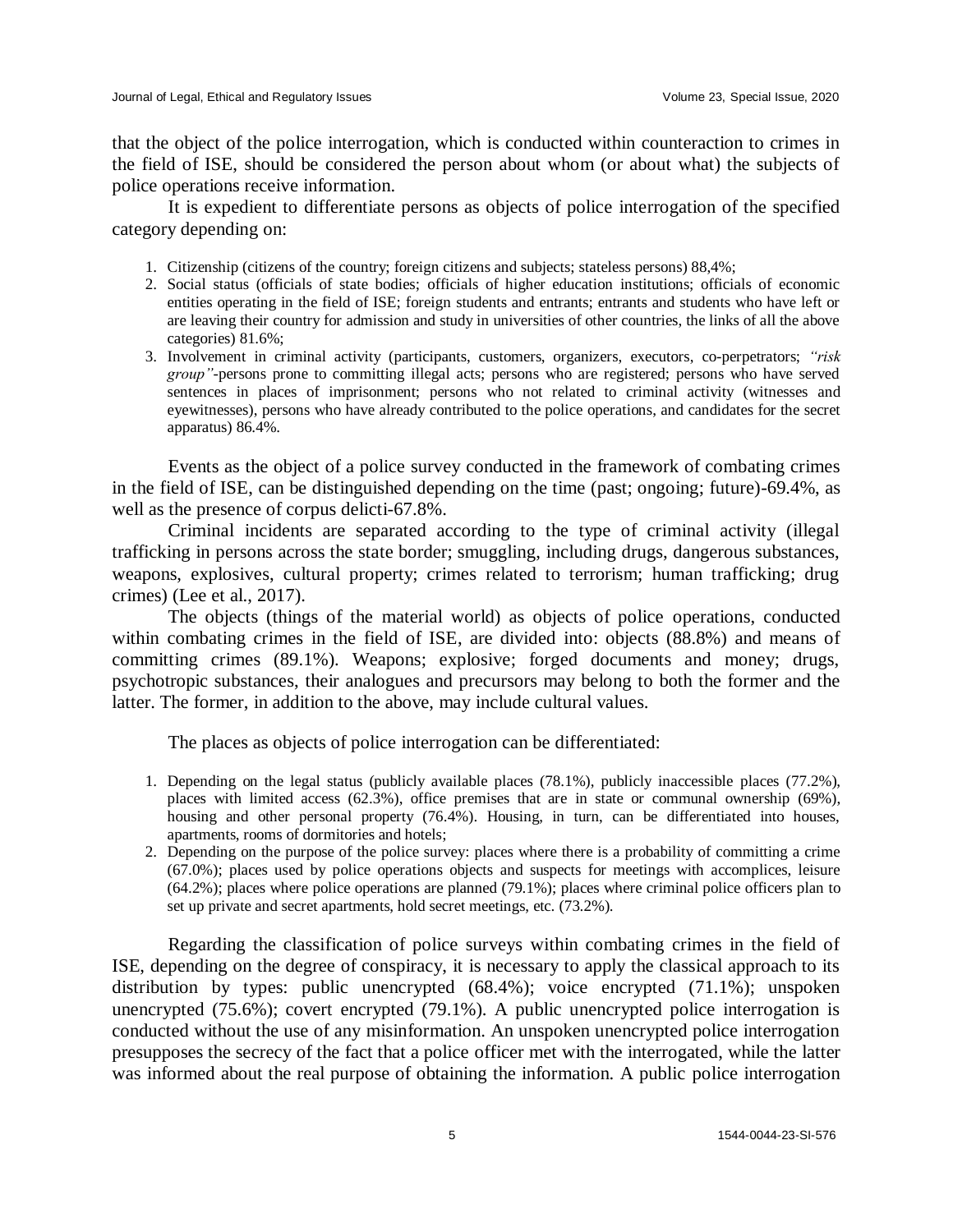with the encryption of the target as the only means of ensuring conspiracy has misinformation in the form of a fictitious reason to communicate with the respondent (Gimenez-Salinas, 2014). The covert encrypted police interrogation involves the use of misinformation about the criminal police officer's affiliation with law enforcement and the true purpose of the interrogation.

The following tasks are performed through a police inspection within combating crimes in the field of ISE: study of the area, location of facilities, premises, as well as the operational situation in order to prepare and conduct other activities and investigative actions (95.2%); identification of conditions conducive to the commission of crimes by foreign students and entrants, officials who address issues related to their stay in their country, officials of economic entities operating in the field of ISE (43.5%); detection of signs of preparation or commission of crimes by these persons (72.5%); identification of places of stay of illegal migrants, wanted persons, including the ones on international wanted list (87.5%) (Duijn et al., 2014); detection of places of illegal trafficking in persons across the State border (88.4%); detection of traces of a crime already committed, as well as persons who may be witnesses in criminal proceedings (67.8%); detection of weapons and objects of criminal activity (weapons, explosives, drugs, psychotropic substances, their analogues and precursors, forged documents; means for making forged documents, printed materials with calls to commit terrorism, separatism, incitement to national and religious hatred; cultural values, etc.) (92.2%).

The places where criminal police units conduct visual surveillance within combating crimes in the area of student exchange are publicly accessible areas, individual buildings, premises, etc., where identified or unidentified persons are to appear. The items in respect of which criminal police units conduct visual surveillance are objects of artificial or natural origin, the physical characteristics of which make it possible to conduct visual surveillance in publicly accessible places (Den-Hengst & Staffeleu, 2012). These include containers containing objects of crime (containers and bags with drugs, explosives, weapons, illicit goods, cultural property, information carriers that are state secrets, etc.), cars, boats, yachts, etc. Based on the analysis of the practical activities of criminal police units, we claim that visual surveillance is an integral part of combating crimes in the field of ISE.

#### **CONCLUSION**

Thus, the crimes in the field of ISE are: Crimes, for concealment (cover-up) of which the students of other States are used; intentional crimes committed by foreign students or entrants as part of criminal groups formed on ethnic, religious or other grounds; crimes, the objective element of which is the receipt of illegal benefits by officials (granting them such benefits), which are responsible for resolving issues related to entry (exit), deportation and training of foreign students (entrants).

Operational and investigative characteristic of crimes in the field of ISE is a set of criminal and legal, criminological, forensic features that are specific to each criminal act, as well as features that apply to this group in general.

The activity of criminal police units of the criminal police in combating crime is a set of measures carried out by their forces and means in order to prevent crimes, to detect, to cease and to investigate them. Combating crimes in the field of ISE is one of the activities of criminal police units, which is actually formed, but not legally established. Prevention of crimes in the field of ISE is an activity that prevents the formation of a plan to commit such crimes and (or)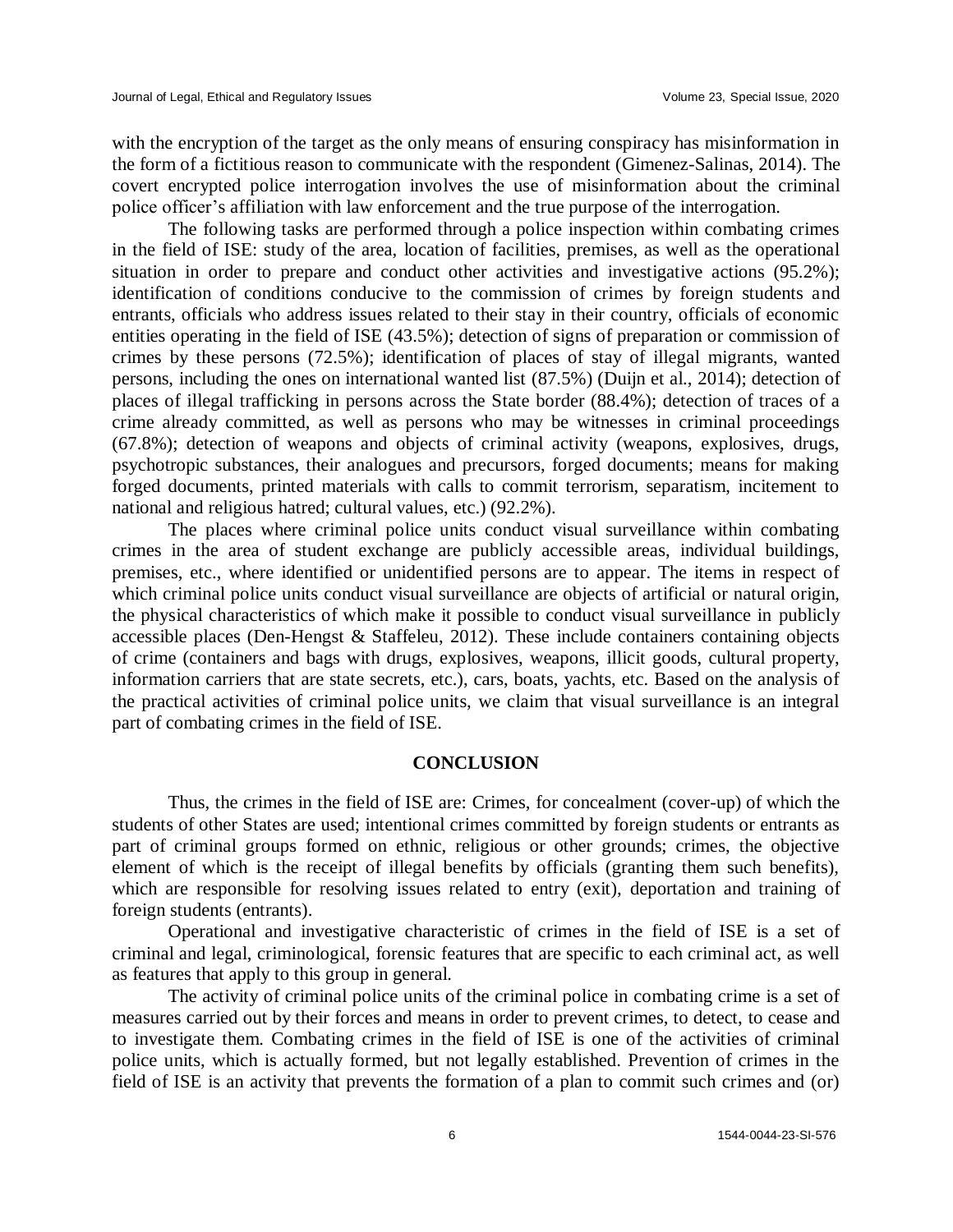prevents its implementation, even in the form of preparation or attempt to commit these crimes. Detection of crimes in the field of ISE is the activity aimed to reveal and record information about: preparation for crime; attempted crime; committing a completed crime in the specified area. Cessation of crimes in the field of ISE is an activity aimed to cease a crime in this area, which has already begun (among other things, preventing the preparation, assassination and completion of the crime). The cessation of a crime by criminal police units is the creation of physical conditions under which the crime cannot be completed, in particular the detention of the perpetrator. Investigation of crimes in the field of ISE is the process of obtaining knowledge of the objective truth during pre-trial criminal proceedings concerning a specific criminal act committed in this area, which is embodied in the system of statutory procedural actions used to perform criminal proceedings.

The organization and tactics of special tasks within combating crimes in the field of ISE should, on the one hand, be based on the provisions established in the theory and practice of police operations, on the other-should take into account the specifics of organized crime in this area. The specific type of criminal formation (transnational or domestic) should also be taken into account. The direction of criminal activity in this area are:

- 1. Illegal migration;
- 2. Illegal deprivation of liberty of foreigners who arrived in the country of destination for higher education, demanding ransom for their return, their force labor and other exploitation;
- 3. Smuggling of objects and substances prohibited for free circulation, cultural values.

A prerequisite for implementing special tasks is to determine the specific chain of criminal groups that is most suitable for obtaining the necessary information taking into account the criminal specialization of a particular formation; its composition (ethnic, age, quantitative, etc.) and structure; geographical characteristics (transnational, domestic).

#### **REFERENCES**

- Bernasco, W., & Block, R. (2011). Robberies in Chicago: A block-level analysis of the influence of crime generators, crime attractors, and offender anchor points. *Journal of Research in Crime and Delinquency, 48*(1), 33–57.
- Bernat, F. (2019). Immigration and crime. *Oxford Research Encyclopedia of Criminology.* Retrieved October 12, 2020, from https://oxfordre.com/criminology/view/10.1093/acrefore/9780190264079.001.0001/acrefore -9780190264079-e-93. https://doi.org/10.1093/acrefore/9780190264079.013.93
- Carlo, D.D., Schulte-Cloos, J., & Saudelli, G. (2018). Has immigration really led to an increase in crime in Italy? *European Politics and Policy (EUROPP) Blog.* Retrieved October 12, 2020, from https://blogs.lse.ac.uk/europpblog/
- Den-Hengst, M., & Staffeleu, E. (2012). Different information organizations to produce the same high quality intelligence: An overview of the police forces in the Netherlands. *Policing: A Journal of Policy and Practice, 6*(2), 187-193.
- Duijn, P., Kashirin, V., & Sloot, P. (2014). The relative ineffectiveness of criminal network disruption. *Scientific Reports, 4*(1), 19‒29.
- Ewing, W., Martínez, D.E. & Rumbaut, R.G. (2015). The criminalization of immigration in the United States: Special report. *American Immigration Council*. Retrieved October 12, 2020, from https://www.americanimmigrationcouncil.org/sites/default/files/research/the\_criminalization\_of\_immigrati on\_in\_the\_united\_states.pdf
- Gimenez-Salinas, F.A. (2014). Illegal networks or criminal organizations. In C. Morselli (Eds.), *Crime and Networks* (pp. 131-147). New York: Routledge.